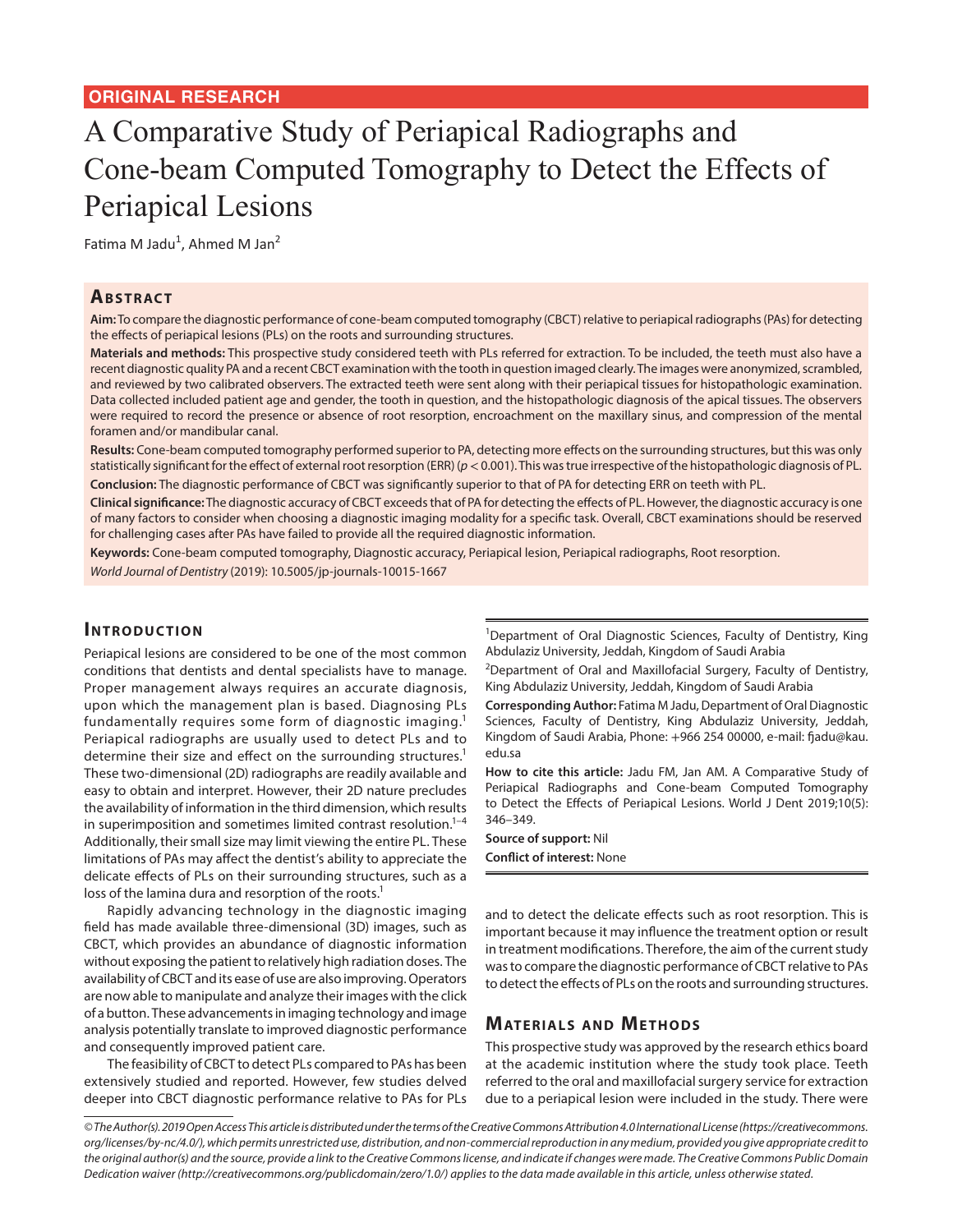two inclusion criteria: the first was presence of a recent PA of adequate diagnostic quality (density, contrast, no major technical errors) of the tooth prior to extraction and the presence of a recent CBCT examination that includes the tooth in question. Exclusion criteria included primary teeth, impacted teeth, and teeth with incomplete roots. Data collected included the patient's age and gender, the tooth in question, and the histopathologic diagnosis of the periapical lesion after extraction.

Fortunately, all included CBCT examinations were conducted in the same manner using the same iCAT scanner (Imaging Sciences International, Hatfield, PA, USA) and similar exposure parameters (recommended by the manufacture). In addition, all patients were scanned based on the endodontic protocol using a field-of-view (FOV) setting of 16 cm  $\times$  6 cm and a voxel size (VOX) setting of 0.2 mm.

Both sets of images were anonymized, scrambled, and reviewed for the presence or absence of PL effects on the roots and the surrounding structures including the mandibular canal, mental foramen, and maxillary sinus. Two calibrated observers, a certified oral and maxillofacial radiologist and a certified oral and maxillofacial surgeon, reviewed the images. They reviewed the PAs as TIFF images and the CBCT images using Vision software (Imaging Sciences International). The observers were allowed to manipulate the images as they desired, and they were not given any time constraints. However, no more than 10 cases were reviewed per day to avoid fatigue. The calibration process was performed using 10 cases that were not included in the study to ensure uniformity of the terminology and assessment methods. The observers were required to record the presence or absence of root resorption, maxillary sinus encroachment, and/or compression of the mental foramen and/or the mandibular canal.

Extracted teeth and their periapical tissues were placed in 10% formaldehyde and sent for histopathologic examination.

This study was analyzed using IBM SPSS (SPSS Inc., Chicago IL, USA) version 23. Simple descriptive statistics were used to define the characteristics of the study variables using counts and percentages for the categorical and nominal variables, while continuous variables are presented as the mean and standard deviation. Fisher's exact test was used to establish a relationship between categorical variables. Finally, the criterion to reject the null hypothesis was a conventional *p* value <0.05. Intra- and interobserver reliabilities were assessed using κ statistics.

## **RESULTS**

Intraobserver reliability ranged from 0.80 to 0.87 (very good agreement) for PAs and 0.72 to 0.80 (good agreement) for CBCT images. Interobserver reliability ranged from 0.66 to 0.82 (good to very good agreement) for PAs and 0.54 to 0.71 (moderate to good agreement) for CBCT images.

Ninety-three patients were included in the study. The patients ranged in age from 19 years to 93 years, with a mean age of 37.4 years. Gender distribution was almost equal (54.8% females and 45.2% males). Most cases involved the posterior teeth (86%), and the mandibular teeth were most commonly involved (59%).

The  $2 \times 2$  tables comparing the performance of the two imaging modalities regarding the three effects (root resorption, effect on the maxillary sinus, and effect on the mental or mandibular canal) are presented in Tables 1 to 3, respectively. The CBCT performed superior to PA, detecting more effects on the surrounding structures, but this was only statistically significant for the effect of root resorption ( $p < 0.001$ ).

Because of a lack of a gold standard (histopathologic confirmation) in the current study, the term "positive percent agreement" was used instead of "sensitivity," the term "negative

|                 |              |       |            | РA           |                      |
|-----------------|--------------|-------|------------|--------------|----------------------|
| Root resorption |              | Total | Detected   | Not detected | p value              |
| <b>CBCT</b>     | Detected     | 67    | 67 (72.0%) | $5(5.4\%)$   | < 0.001 <sup>a</sup> |
|                 | Not detected | 26    | $0(0.0\%)$ | 21 (22.6%)   |                      |
| Total           |              | 93    | 67 (72.0%) | 26 (28.0%)   |                      |

**Table 1:** Comparison between cone-beam computed tomography and periapical radiographs for the effect of root resorption

<sup>a</sup>Significant using Fisher's exact test

**Table 2:** Comparison between cone-beam computed tomography and periapical radiographs for the effect of encroachment on the maxillary sinus

|                 |                 |       | РA         |              |         |
|-----------------|-----------------|-------|------------|--------------|---------|
| Maxillary sinus |                 | Total | Detected   | Not detected | p value |
| <b>CBCT</b>     | <b>Detected</b> |       | 25 (61.0%) | 3(7.3%)      | 0.053   |
|                 | Not detected    | 38    | $0(0.0\%)$ | 13 (31.7%)   |         |
| Total           |                 | 41    | 25 (61.0%) | 16 (39.0%)   |         |

**Table 3:** Comparison between cone-beam computed tomography and periapical radiographs for the effect of compression of the mental foramen or mandibular canal

| Mental/mandibular |              | Total | Detected   | Not detected | p value |
|-------------------|--------------|-------|------------|--------------|---------|
| <b>CBCT</b>       | Detected     | 12    | 43 (78.2%) | $1(1.8\%)$   | 0.218   |
|                   | Not detected | 43    | $0(0.0\%)$ | 11 (20.0%)   |         |
| Total             |              | 55    | 43 (78.2%) | 12 (21.8%)   |         |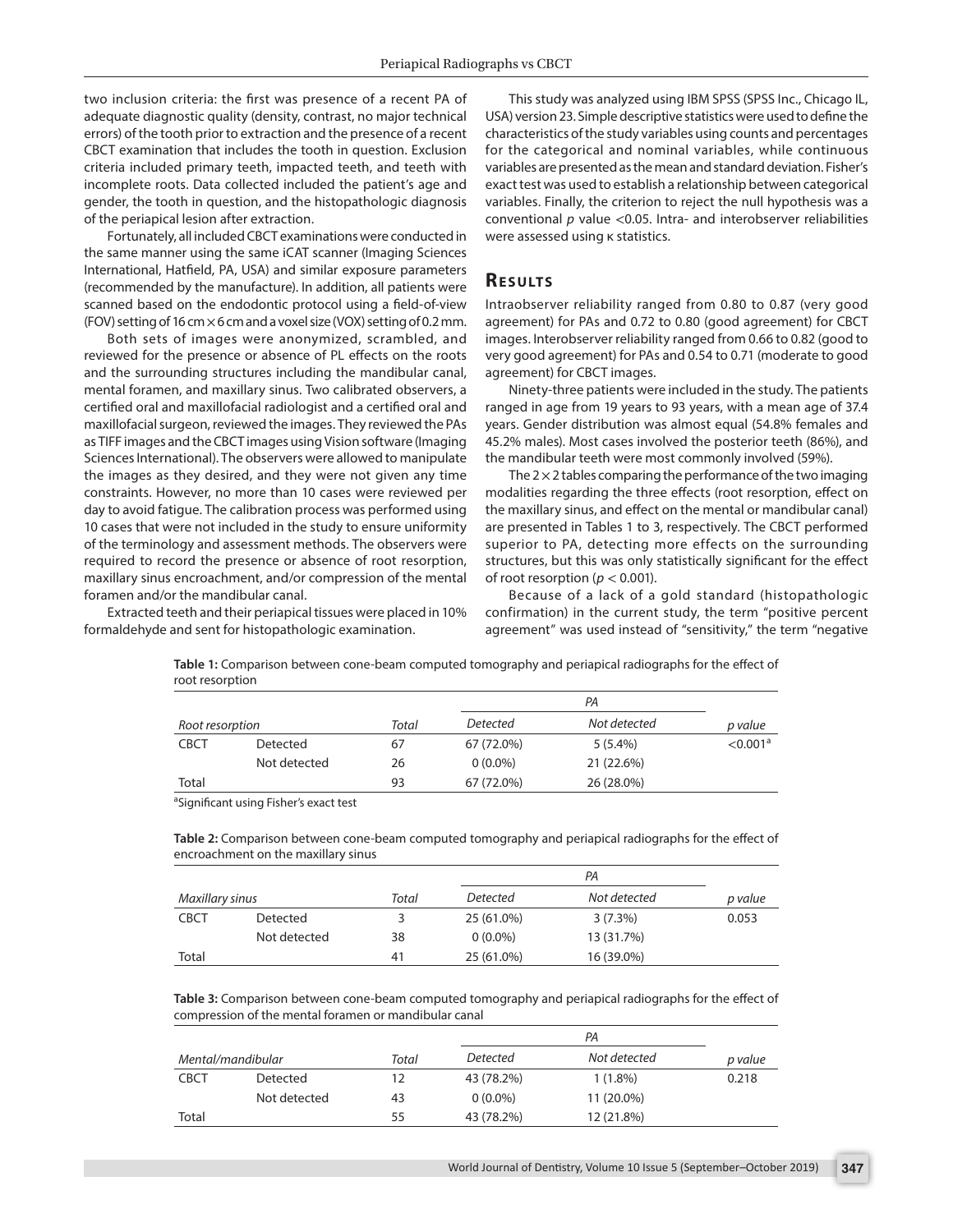percent agreement" was used instead of "specificity," and the term "overall percent agreement" was used instead of "accuracy."5 The new terms were calculated in the same manner as the original terms.<sup>5</sup> The alternate terminology indicates that the estimates are for agreement and not for accuracy.<sup>6</sup> Table 4 outlines the new estimates and their calculations for the three studied effects of PLs.

The most common histopathologic diagnosis was inflammatory granuloma or radicular cyst (89.1%). However, 10 cases (10.9%) were diagnosed with odontogenic cysts or odontogenic tumors. The significant difference in the performance of CBCT compared to PAs for detecting ERR was valid regardless of the histopathologic diagnosis as evident in Tables 5 and 6.

## **Discussion**

Comparative studies are ideally based on the concept of comparing the questionable concept with the gold standard. However, this was not feasible in the current study and the imaging technique (CBCT) in question was compared to the standard of practice (PAs), with the expectation that CBCT would outperform the standard because it is a 3D imaging modality, while the standard imaging technique is only 2D and inherently suffers from overlap.

Cone-beam computed tomography performed superior to PAs for detecting the effects of PL. However, ERR was the only effect of PLs that showed a statistically significant difference between the two imaging modalities. Cone-beam computed tomography outperformed PAs in detecting more ERR cases. These results are consistent with those of several other studies. $7-10$  A systematic

**Table 4:** Positive, negative, and overall percent agreement between periapical radiographs and cone-beam computed tomography images

|                                                    | Positive %<br>agreement<br>(sensitivity) | Negative %<br>agreement<br>(specificity) | Overall %<br>agreement<br>(accuracy) |
|----------------------------------------------------|------------------------------------------|------------------------------------------|--------------------------------------|
| Root resorption                                    | 100                                      | 80                                       | 94                                   |
| Maxillary sinus<br>encroachment                    | 100                                      | 81                                       | 92                                   |
| Mental foramen/<br>mandibular canal<br>compression | 100                                      | 91                                       | 98                                   |

review and meta-analysis was conducted in 2017 to compare the accuracy of the two imaging modalities for ERR detection.<sup>7</sup> The study reviewed only *in vitro* studies and found that CBCT was more sensitive and more accurate compared to PA.<sup>7</sup> This was thought to be related to the limited information provided by PA, regarding the buccal and lingual root surfaces.<sup>7</sup> Other studies found that CBCT was more accurate, more sensitive, and more specific than PA for detecting ERR and internal root resorption. $8-10$  Estrela et al. also found that internal root resorption was detected earlier on CBCT images.<sup>9</sup>

A comparison of the diagnostic efficiency of two imaging modalities cannot be considered complete, without a thorough discussion of other factors that should be taken into account, such as radiation dose, cost, and accessibility. With regard to the radiation dose, CBCT examinations can deliver effective radiation doses ranging from a few  $\mu S_V$  to over 1000  $\mu S_V$  depending on many factors including size and centralization of the FOV, the VOX setting, peak kilovoltage (kV<sub>n</sub>) setting, time setting, and number of basis images.11,12 Therefore, it is imperative that dosimetry data are carefully reported and interpreted. In a recent study of impacted canines, CBCT examinations were shown to deliver a dose 15 times greater than a combination of one panoramic radiograph and three PAs.<sup>13</sup>

Two factors are especially important when considering the radiation doses: (1) FOV size and centering and (2) VOX setting. The FOV size is inversely proportional to the effective radiation dose that is delivered to patients.<sup>14</sup> This seems intuitive because a smaller area of the patient that is exposed to radiation results in a lower radiation dose to the patient.<sup>14</sup> Equally as important is FOV centralization. Jadu et al. found that CBCT scans centered on the mandible yielded a greater effective radiation dose than those centered on the maxilla.<sup>11</sup> The proposed explanation was the proximity of the mandibular scans to the thyroid gland, which is considered to be highly radiosensitive.<sup>11</sup>

In the current study, all the CBCT images were made with a VOX setting of 0.2 mm, which is the standard scanning protocol for evaluation of endodontic teeth. A similar VOX setting was chosen by Estrela et al.<sup>9</sup> Liedke et al. compared the effect of the VOX setting on the ability of CBCT to detect ERR.<sup>15</sup> They compared three VOX settings (0.4, 0.3, and 0.2 mm) and found little difference between

**Table 5:** Comparison between cone-beam computed tomography and periapical radiographs for the effect of root resorption caused by inflammatory periapical lesions

| Root resorption |              | Total | <b>Detected</b> | Not detected | p value              |
|-----------------|--------------|-------|-----------------|--------------|----------------------|
| <b>CBCT</b>     | Detected     | 21    | 61 (74.4%)      | 3(3.7%)      | < 0.001 <sup>a</sup> |
|                 | Not detected | 61    | $0(0.0\%)$      | 18 (22.0%)   |                      |
| Total           |              | 82    | 61 (74.4%)      | 22 (26.0%)   | -                    |

<sup>a</sup>Significant using Fisher's exact test @ <0.05 level

**Table 6:** Comparison between cone-beam computed tomography and periapical radiographs for the effect of root resorption caused by odontogenic cysts or tumors

|                 |              |       |             | p value     |                          |
|-----------------|--------------|-------|-------------|-------------|--------------------------|
| Root resorption |              | Total | Detected    |             | Not detected             |
| <b>CBCT</b>     | Detected     | 4     | $6(60.0\%)$ | $1(10.0\%)$ | $0.033$ <sup>a</sup>     |
|                 | Not detected | 6     | $0(0.0\%)$  | $3(30.0\%)$ |                          |
| Total           |              | 10    | $6(60.0\%)$ | 4 (40.0%)   | $\overline{\phantom{a}}$ |

<sup>a</sup>Significant using Fisher's exact test @ <0.05 level